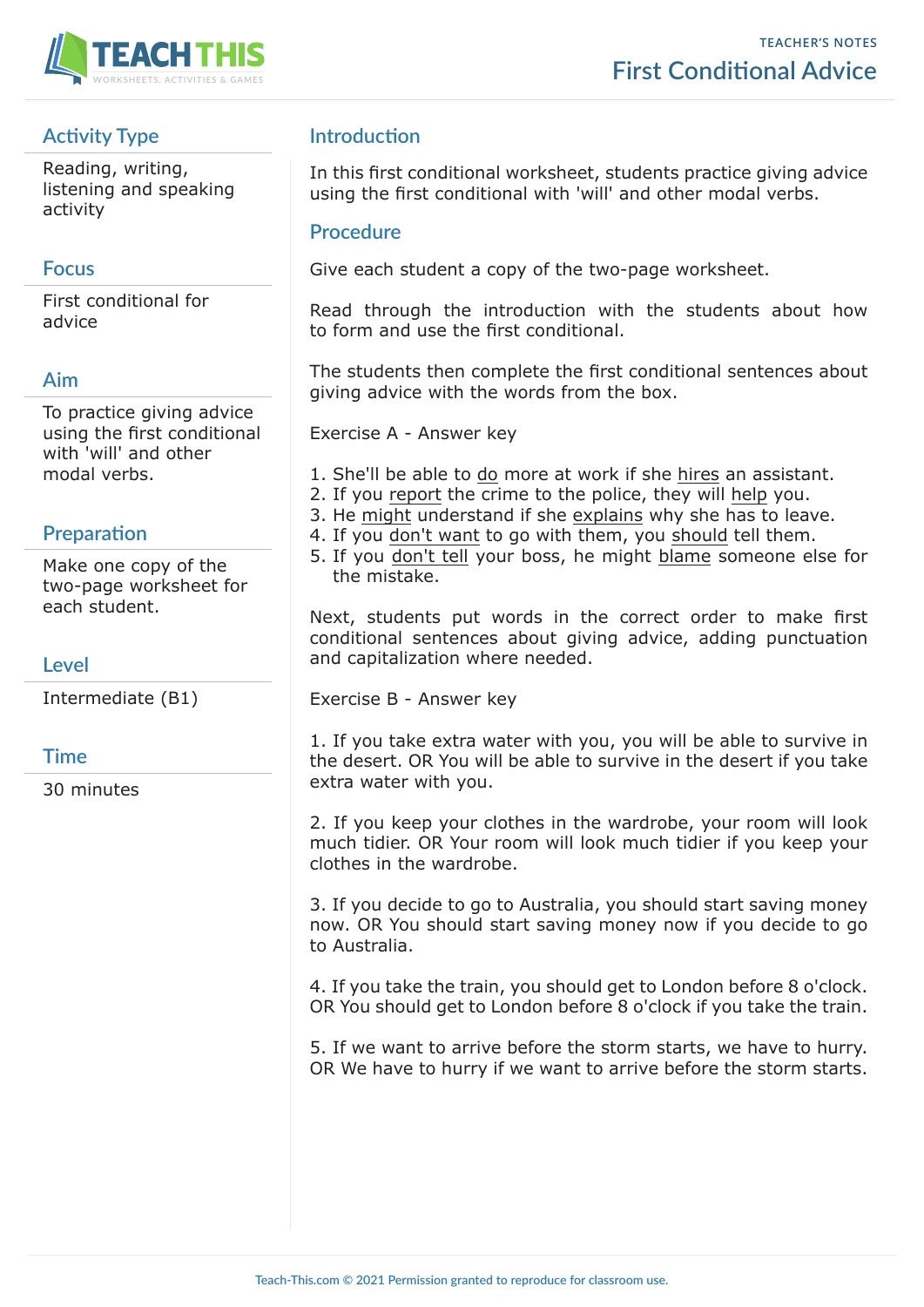

# **Activity Type**

Reading, writing, listening and speaking activity

## **Focus**

First conditional for advice

## **Aim**

To practice giving advice using the first conditional with 'will' and other modal verbs.

#### **Preparation**

Make one copy of the two-page worksheet for each student.

### **Level**

Intermediate (B1)

#### **Time**

30 minutes

# **Procedure continued**

Students then read an email to an advice columnist and underline the 'if' clauses and double underline the clauses with a future meaning.

Exercise C - Answer key

My friends told me that if I tell you my problem, you'll give me advice. Please help me. My problem is that two men want me to marry them, and I can't choose. Will I be happy if I choose the first man? Or if I choose the second man, will I be happier?

The first man is very good looking, and he tells me that I am beautiful. He said that he'll always want to be with me if I stay beautiful even when I'm older. If we have children together, I'm sure that our children will also be good looking. We have different religions, but if we never talk about religion, we shouldn't have any problems concerning it.

The second man is average looking, but he is very rich. He also tells me that I am beautiful. He will buy me anything if I tell him that I like it. If his business goes well, he might become even richer. I will be very rich too if I marry him. If I'm rich, I won't have any problems. We don't have a lot in common, but if we're rich, we'll be able to buy anything we want.

Finally, students take on the role of the advice columnist and write a response to the email, giving advice using the first conditional.

Students then read their reply to a partner who says whether they agree with the advice given or not.

Afterwards, have a class feedback session to hear the students' advice and discuss who gave the best response.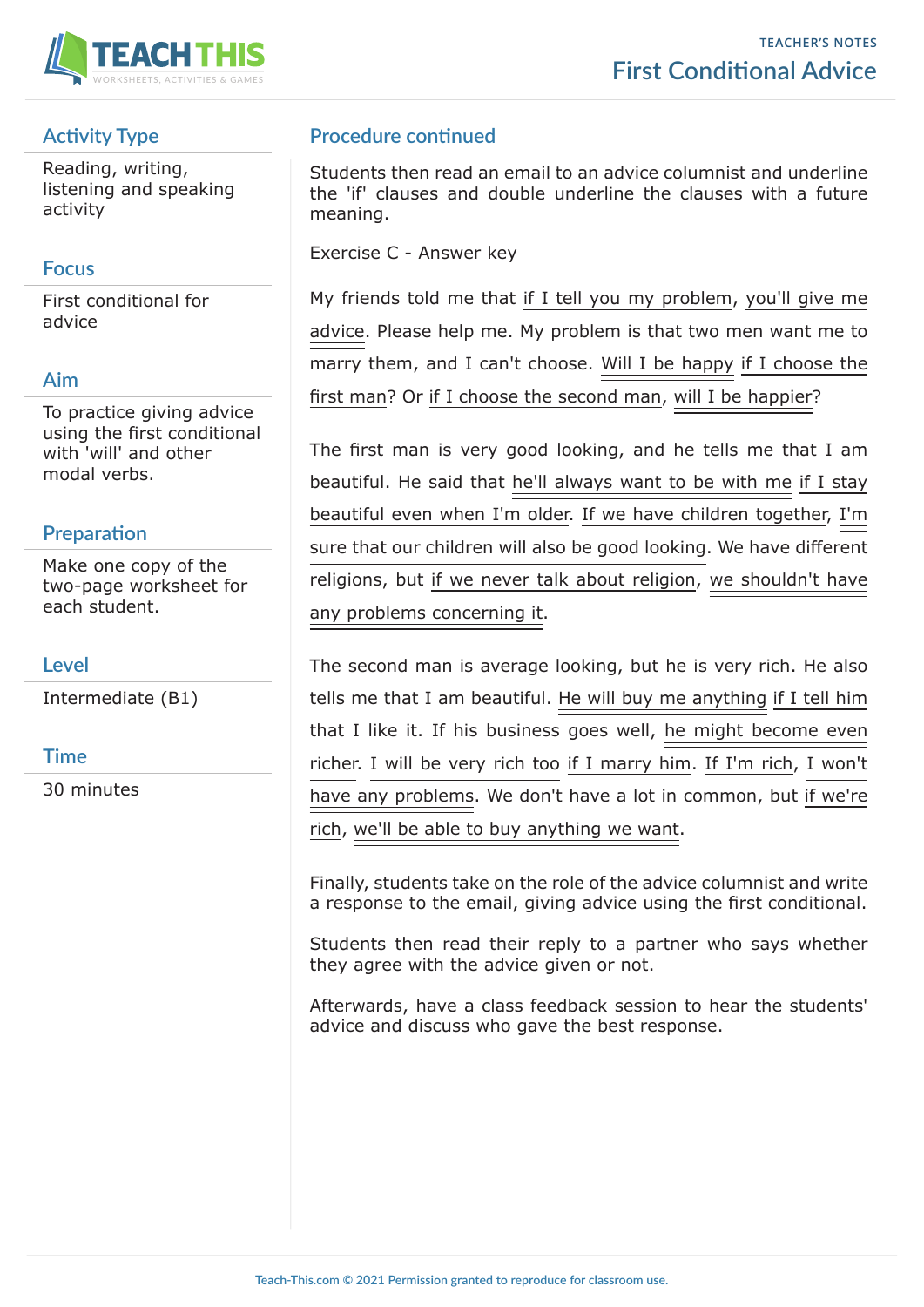

#### **The first conditional is used to talk about something that will probably happen or is likely to happen in the future. It can also be used to give advice. The structure is made up of two clauses:**

- A clause starting with 'if' in the present simple tense.
- A clause with a future meaning using 'will', 'be going to', a modal to talk about the future such as 'might' or 'should', or other words that indicate a future time.

Either clause can be first in the sentence. If the 'if' clause is first, a comma separates the clauses. Examples:

• If you work harder, you will have enough money to go to Tokyo.



• You will have enough money to go to Tokyo if you work harder.

#### **A. Complete the first conditional sentences about giving advice with the words from the box. Use the correct form of the verb in the sentences. You can use each word only once.**

| report                                                                                                                                             | do         | explain                                                  | help   | hire  |
|----------------------------------------------------------------------------------------------------------------------------------------------------|------------|----------------------------------------------------------|--------|-------|
| might                                                                                                                                              | (not) tell | (not) want                                               | should | blame |
|                                                                                                                                                    |            | 1. She'll be able to  more at work if she  an assistant. |        |       |
|                                                                                                                                                    |            | 2. If you  the crime to the police, they will  you.      |        |       |
|                                                                                                                                                    |            |                                                          |        |       |
|                                                                                                                                                    |            | 4. If you  to go with them, you  tell them.              |        |       |
|                                                                                                                                                    |            |                                                          |        |       |
| B. Put the words in the correct order to make first conditional sentences about giving<br>advice. Add punctuation and capitalization where needed. |            |                                                          |        |       |
| 1. survive / take / be able to / extra water / you / will / with you / if / in the desert / you                                                    |            |                                                          |        |       |
| 2. much tidier / keep / look / in the wardrobe / you / if / your clothes / your room / will                                                        |            |                                                          |        |       |
| 3. you / saving / decide / to Australia / if / money now / you / should / to go / start                                                            |            |                                                          |        |       |
| 4. should / 8 o'clock / if / the train / take / get / you / to London / you / before                                                               |            |                                                          |        |       |
| 5. we / hurry / arrive before / have to / we / the storm / want to / if / starts                                                                   |            |                                                          |        |       |
|                                                                                                                                                    |            |                                                          |        |       |